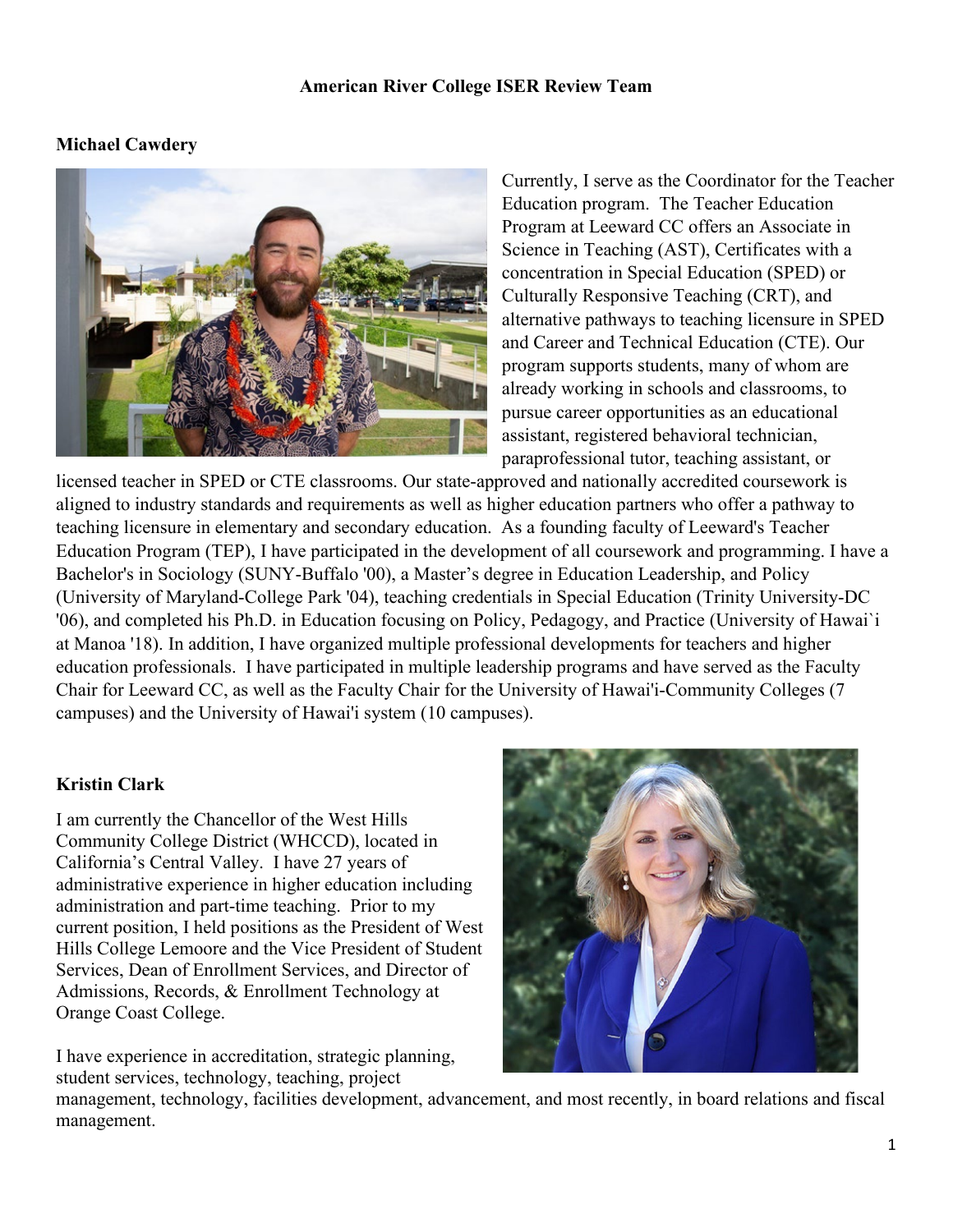### **Daphne Dionisio**

For the last five years, Dr. Daphne Dionisio has been the Manager of Accreditation & Institutional Effectiveness in the Office of Research & Planning at Glendale Community College. Before that, she was a tenured professor of Biological Psychology. She co-manages the College's strategic planning, program review, and accreditation, and is involved in compliance reporting for learning outcomes assessment.



#### **Catherine Indermill**



Catherine Indermill is a full-time faculty member serving the Mendocino-Lake Community College District. She began her teaching career in Kinesiology and has been teaching Psychology for 20 years. During her tenure, she has served on numerous planning and decision-making committees and held many leadership positions, including the Curriculum Committee Chair and president of the full-time faculty union. She has been the Guided Pathways Faculty Lead since the college began their transformative work, in 2018. Ms. Indermill is in her second term as the President of the Academic Senate and is the co-chair of the Accreditation Steering and Educational Action Planning Committees. Indermill holds a Bachelor of Arts degree from California State University at Long Beach, a Master of Science degree from Texas A & M University in Physical Education, and a Master of Arts degree from the University of San Francisco in Counseling Psychology. This will be Indermill's second time participating on an ACCJC Peer Review Team.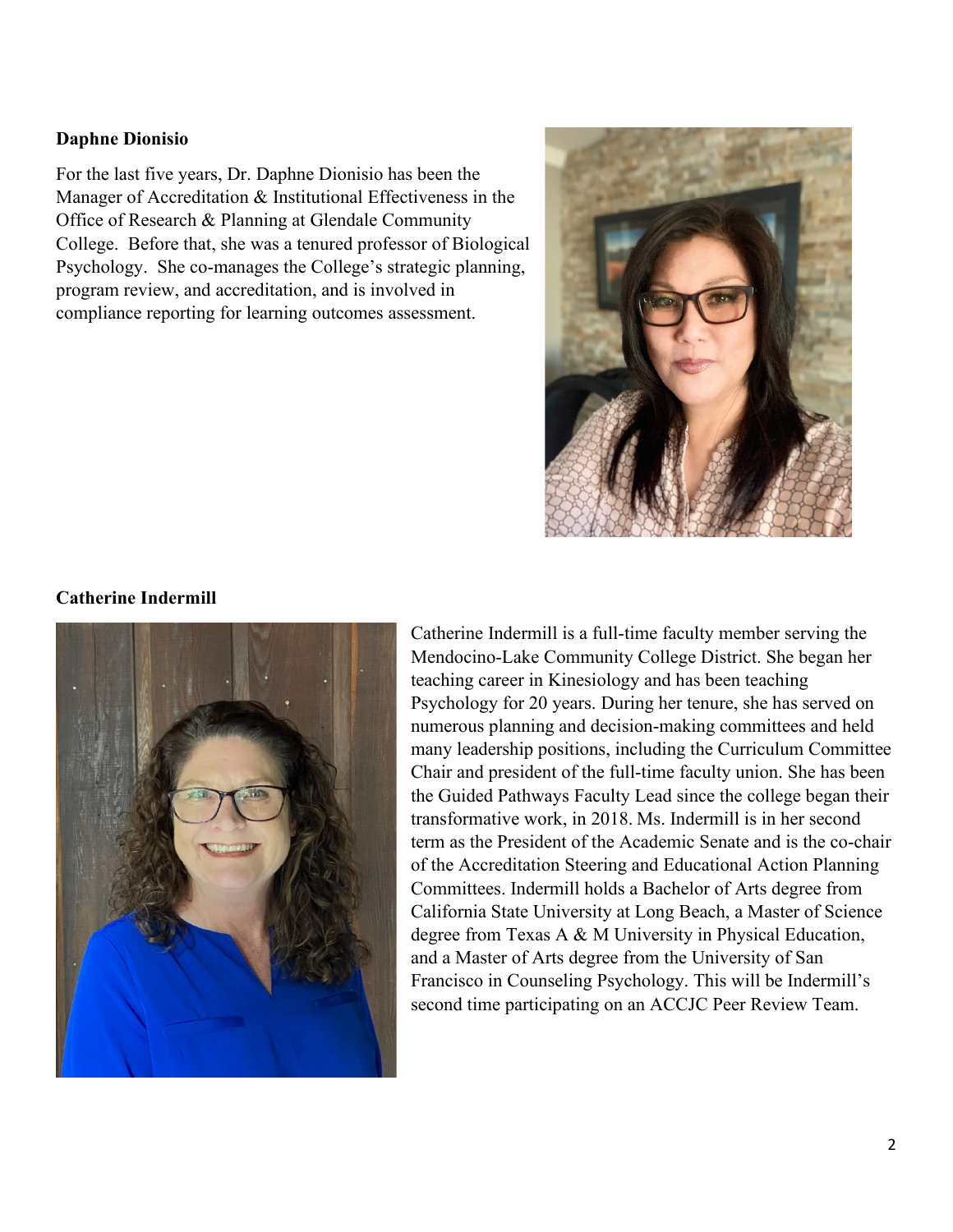# **Evelyn Lord**

Evelyn Lord is the Head Librarian at Laney College. She currently serves as the Co-Chair of the Library Services Platform Governance Committee and the Secretary of the Council of Chief Librarians. She has experience in academic senate leadership, including three terms as Laney Faculty Senate President and multiple terms on the Peralta District Academic Senate. She has also chaired various campus committees, including Technology, Facilities, and Curriculum. Evelyn has prior experience with six accreditation teams.





## **Bill McGreevy**

Bill McGreevy is the Vice President of Administrative Services at Grossmont College in El Cajon, California. In this role, he serves as the Chief Business Officer for all business services, including budget development and control, and the preparation and maintenance of required records and reports. He supervises department directors and managers and coordinates the college fiscal/administrative operations and facilities, including multiple construction projects. Prior to moving into this position, he served as Grossmont's Academic Dean of Arts, Languages and Communication.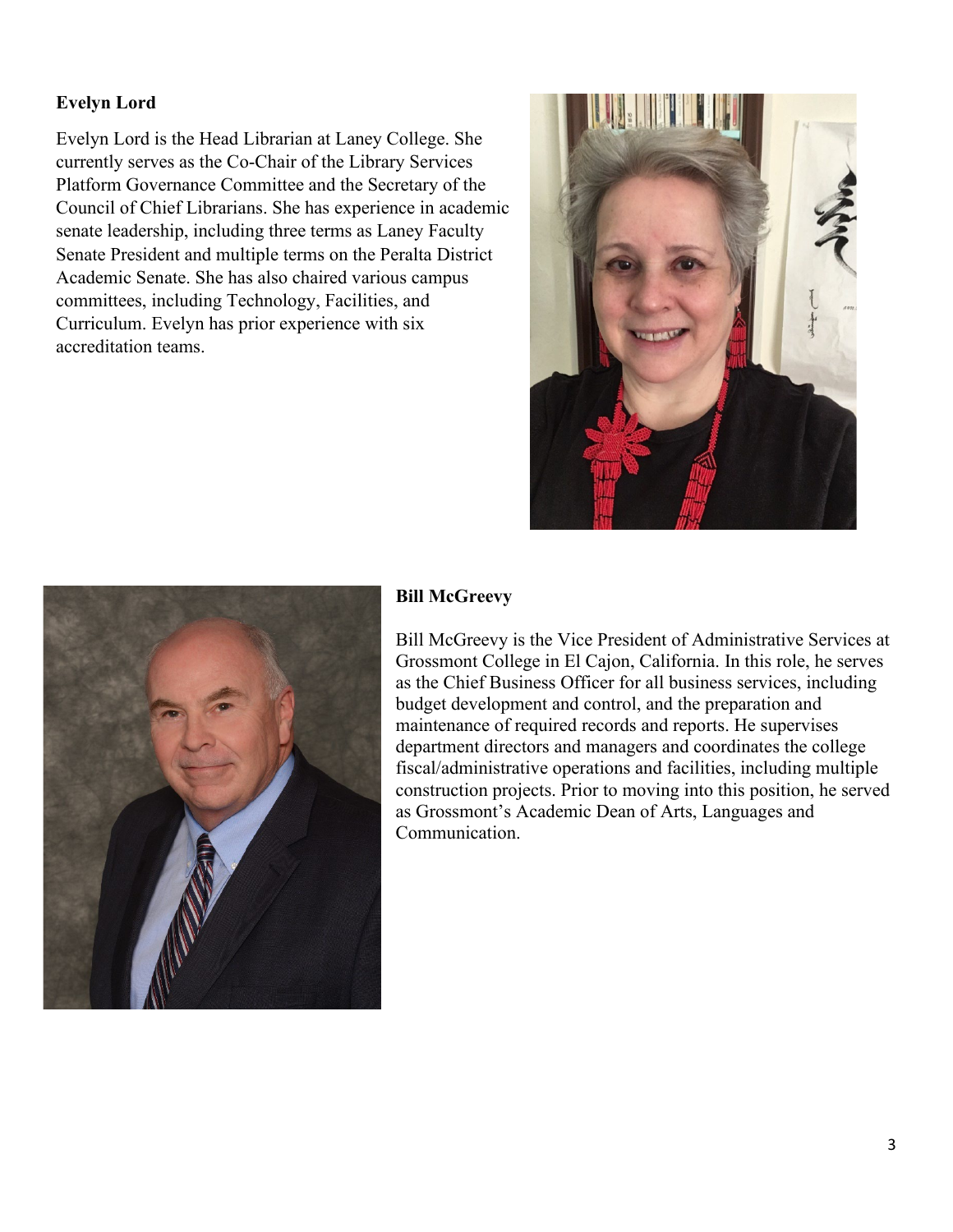## **Michael Reese**

Dr. Michael Reese began in the California community college system in January 2000 as a full-time faculty member of mathematics at San Diego Mesa College. During his 12 years there, he served as department chair and interim CTE dean. He then spent nine years at Grossmont College as Dean of Mathematics, Natural Sciences, Exercise Science and Wellness, interim Sr. Dean of College Planning and Institutional Effectiveness, and interim Vice President of Academic Affairs. His next stop was for six months at Copper Mountain College as interim Vice President of Academic Affairs. Since January 2021, he has served as Vice President of Academic Affairs at Los Angeles Trade-Technical College.



#### **Robert Pimentel**

Dr. Robert Pimentel has over 21 years of experience working with in higher education, specifically California Community Colleges. In his current role, he services as the Vice President of Educational Services and Institutional Effectiveness at Fresno City College. Throughout his career he has gained experience working with special programs, student services/ counseling, career technical education, instruction programs, research and planning, and student equity and achievement.  Dr. Pimentel has dedicated his career to changing the educational landscape of the community college system to align to the students it serves today.  Student equity is at the core of the work he is involved with, prioritizing this work to improve the lives of students in the California Community College System.  Dr. Pimentel started his educational journey as a community college student, obtaining an Associate's Degree in Liberal Arts from West Hills College Coalinga.  He earned his Bachelor's degree in Social Work at CSU Fresno, a Masters in Social Work (MSW) from CSU Bakersfield, and his Doctorate in Educational Leadership (E.D.) from CSU Fresno.